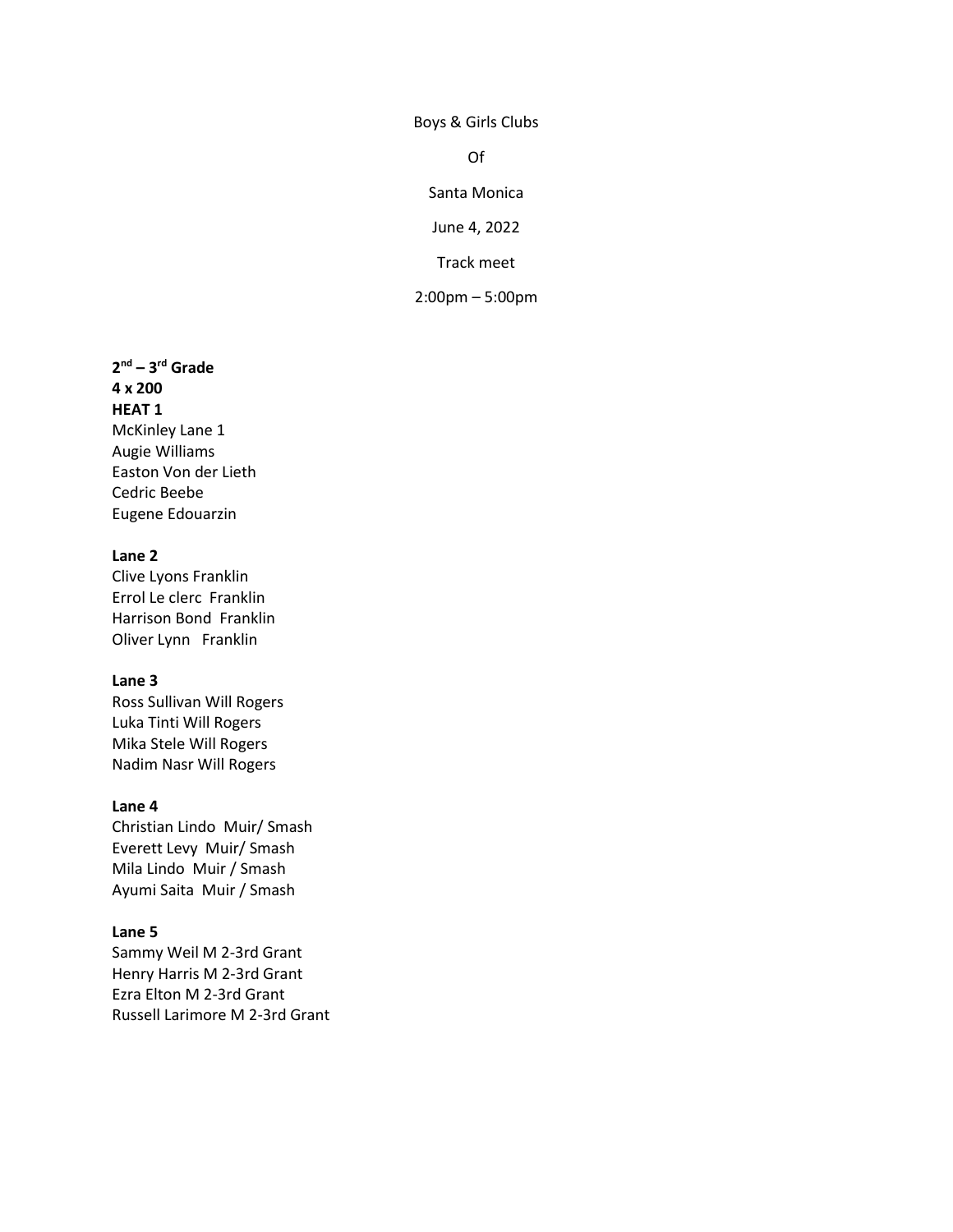## **2 nd -3 rd grade**

**4x 100** Lane 1 McKinley Asha Acevedo Cedric Beebe Jacob Burgin Easton Von der Lieth

# **Lane 2**

Nadim Nasr Will Rogers Nadir Nasr Will Rogers Mika Stele Skylar Griffin Will Rogers

### **Lane 3**

Clive lyons Franklin Mylie pariser Franklin Errol Le clerc Franklin Oliver Lynn Franklin

#### **Lane 4**

Sammy Weil M 2-3rd Grant Henry Harris M 2-3rd Grant Ezra Elton M 2-3rd Grant Russell Larimore M 2-3rd Grant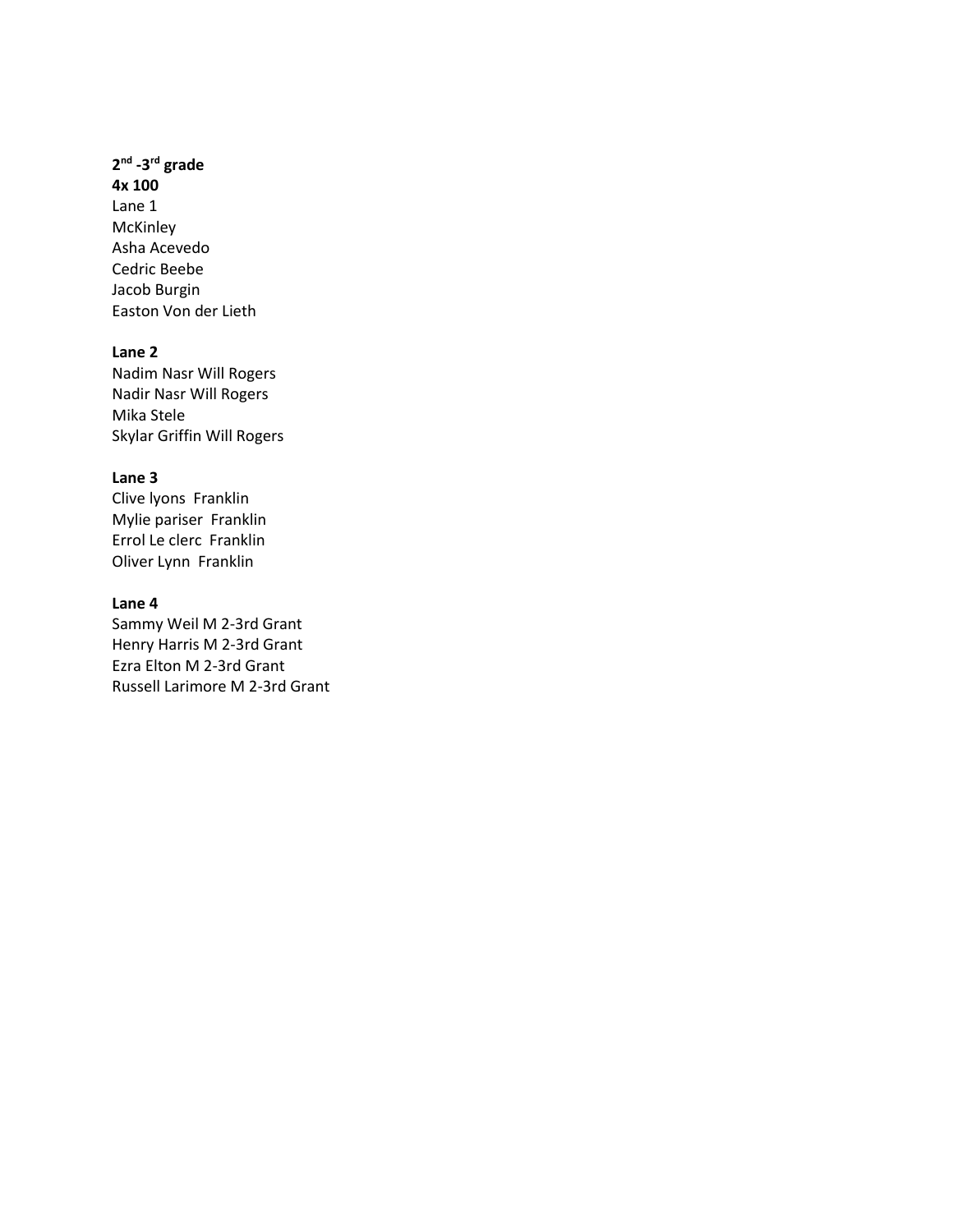**2 nd – 3 rd grade Girls 4x100 Heat Lane 1** Mila Lindo Muir / smash Ayumi Saita Leia Ochikubo Parker Brock

### **Lane 2**

Leah Coughlan – female Roosevelt Sophia safari - female Roosevelt Ausecia white - female Roosevelt Sabrina brown - female Roosevelt

### **Lane 3**

Mila Lindo (Female 3rd Grade) Muir / Smash Ayumi Saita (Female 3rd Grade) Muir / Smash Leia Ochikubo ( Female 3rd Grade) Muir / Smash Tilly Vecore ( Female 2nd Grade) Muir Smash

#### **Lane 4**

Evangeline Alvarado Will Rogers Georgie Di Grantxon-Harvey Will Rogers Bri'nai Holly Will Rogers Alice Roberts Will Rogers

**Lane 5** Rebe Hall F 2-3rd Grant Katherine Rakuljic F 2-3rd Grant Eliza Young F 2-3rd Grant Leila Nord F 2-3rd Grant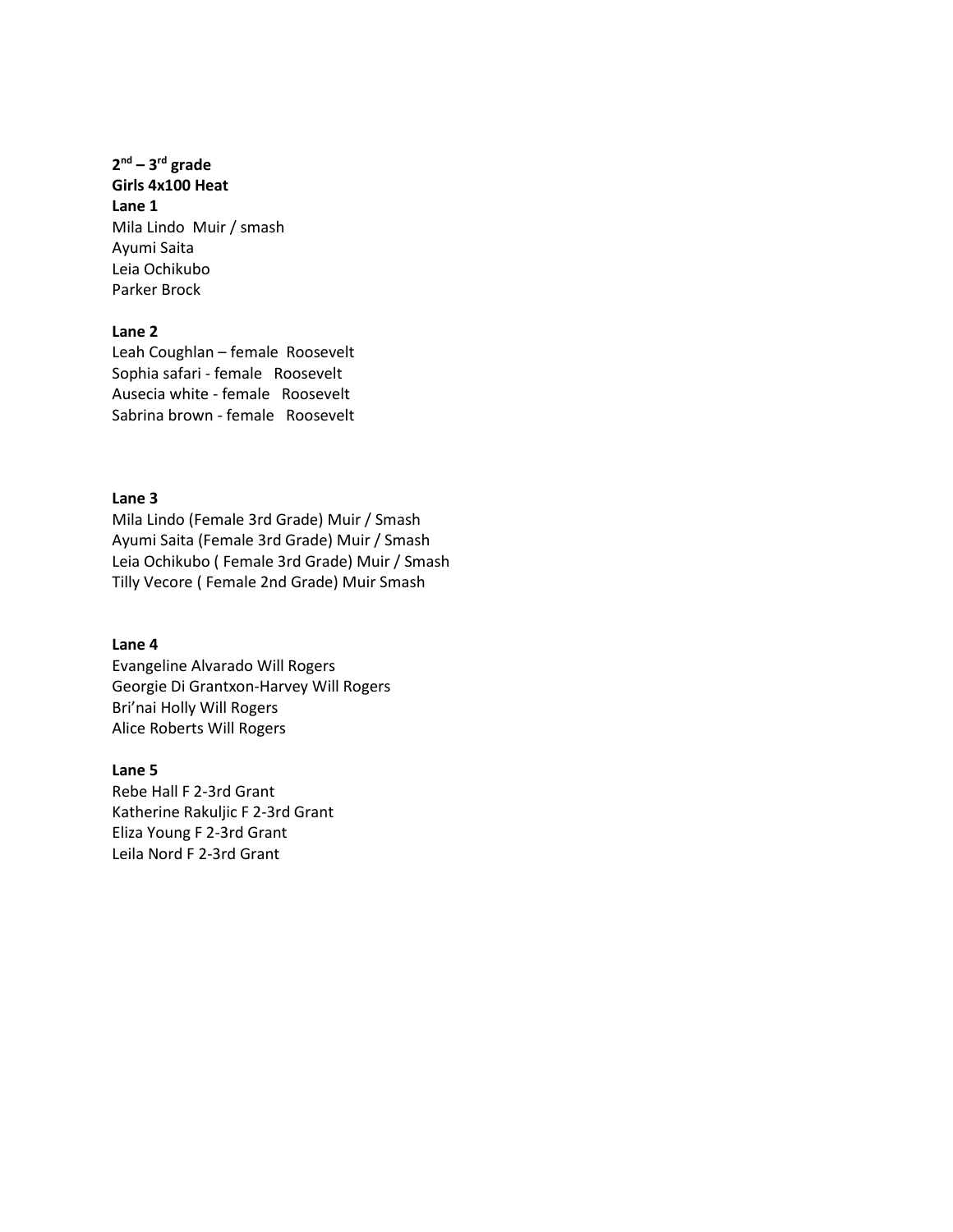# **4 th / 5th Grade 4x100**

| Lane 1                    |           |
|---------------------------|-----------|
| Shayla Aggerwal           | McKinley  |
| Lena Scnitztler           | McKinley  |
| Lena Schnitzler           | McKinley  |
| Hunter Von der Leight     | McKinley  |
|                           |           |
| Lane <sub>2</sub>         |           |
| Landon Brohier            | Roosevelt |
| <b>Frank Drodz</b>        | Roosevelt |
| Leon Saint                | Roosevelt |
| <b>Augie Tucker Maxcy</b> | Roosevelt |
|                           |           |
| Lane 3                    |           |
| Layne Risman              | Franklin  |
| Noah Katz                 | Franklin  |
| Adam Norman               | Franklin  |
| Charlize Kashmani         | Franklin  |
|                           |           |
| Lane 4                    |           |
| Alex Bara                 | Franklin  |
| Benjamin Bassett          | Franklin  |
| Daniel Litovsky           | Franklin  |
|                           |           |
|                           |           |
| Lane 5                    |           |
| Derek Knott               | Grant     |
| Garrett Yu                | Grant     |
| Seth Boyd                 | Grant     |
| Noah McLaurin             | Grant     |
|                           |           |
| Lane 6                    |           |
| Jasmine Garcia            | W Rogers  |
| <b>Marilyn Ross</b>       | W Rogers  |
| Alexandria Garcia         | W Rogers  |
| <b>Isabel Simon</b>       | W Rogers  |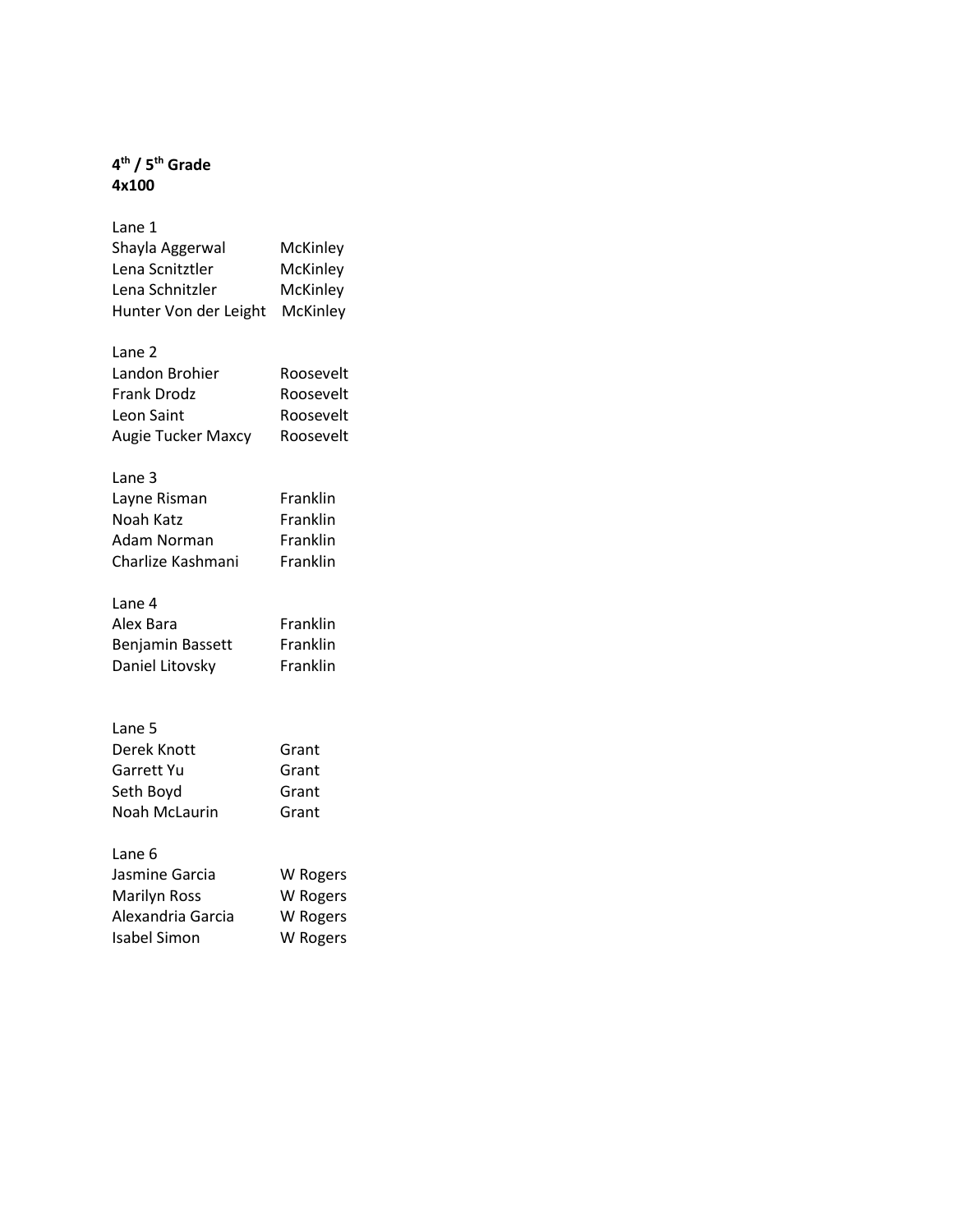| $2^{nd} - 3^{rd}$ Grade |                  |
|-------------------------|------------------|
| 100 Meter               |                  |
| Heat 1                  |                  |
| 1. Mary Gubbins         | Grant            |
| 2. Leah Coughlan        | Roosevelt        |
| 3. Katherine Rakuljik   | Grant            |
| 4. Milo Lindo           | John Muir/ Smash |

| Heat 2                             |            |
|------------------------------------|------------|
| 1 Ella Edward                      | Roosevelt  |
| 2 Parker Brock                     | Muir/Smash |
| 3 Eloise Craig                     | Roosevelt  |
| 4 Ausecia White                    | Roosevelt  |
| 5 Valentina Fischer                | Roosevelt  |
| 6 Georgie Dixon Harvey Will Rogers |            |

# Heat 3

| 1 Mylie Pariser    | Franklin           |
|--------------------|--------------------|
| 2 Rebel Hall       | Grant              |
| 3 Alice Roberts    | <b>Will Rogers</b> |
| 4 Eliza Young      | <b>Will Rogers</b> |
| 5 Delaney Sasinski | Roosevelt          |
| 6 Aman Jeffe       | Muir/Smash         |
|                    |                    |

| 1 Brinai Holly    | <b>Will Rogers</b> |
|-------------------|--------------------|
| 2 Ayumi Saita     | Muir/Smash         |
| 3 Asha Acevado    | McKinley           |
| 4                 |                    |
| 5 Leila Nord      | Grant              |
| 6 Hazel Carpenter | Edison             |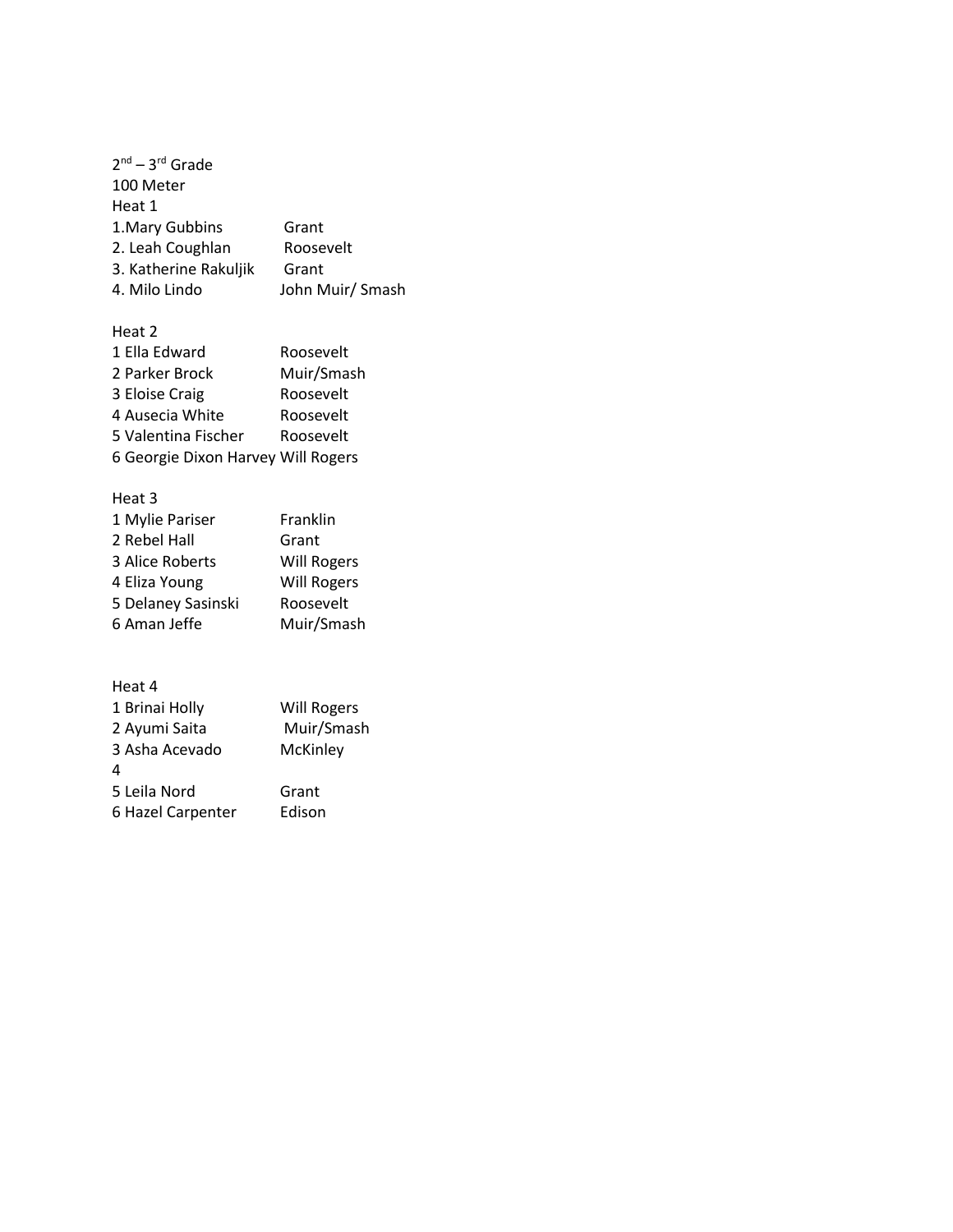# **2/3 100 meters Boys**

#### Heat 1

| 1 Augie Williams     | McKinley           |
|----------------------|--------------------|
| 2 Thales Sarigiandes | Edison             |
| 3 Henry Harris       | Grant              |
| 4 Ezra Elton         | Grant              |
| 5 Nadir Nasr         | <b>Will Rogers</b> |
| 6 Christian Lindo    | Muir/Smash         |

# Heat 2

| 1 Errol Le Clerc | Franklin           |
|------------------|--------------------|
| 2 Marco Larez    | Edison             |
| 3 Weston Brea    | Roosevelt          |
| 4 James Olives   | Roosevelt          |
| 5 Nadim Nasr     | <b>Will Rogers</b> |
| 6 Harrison McGee | <b>Will Rogers</b> |

## Heat 3

| 1 Oliver Lynn      | Franklin   |
|--------------------|------------|
| 2 Orion Magallanes | Edison     |
| 3 Liam Brohier     | Roosevelt  |
| 4 Matthew Klass    | Roosevelt  |
| 5 Maximus Todd     | Roosevelt  |
| 6 Everett Levy     | Muir/Smash |
|                    |            |

# Heat 4

| 1 Russell Larimore  | Grant     |
|---------------------|-----------|
| 2 Thomas Ward       | Edison    |
| 3 Jacob Shokry      | Roosevelt |
| 4 Theo Stevens      | Roosevelt |
| 5 Ashton Dillard    | Edison    |
| 6 Jack Hetherington | Roosevelt |

## Heat 5

| 1 Everett Levy     | Muir/Smash |
|--------------------|------------|
| 2 Elias Gonzalez   | Edison     |
| 3 Sammy Weil       | Grant      |
| 4 Eugene Edouarzin | McKinley   |
| 5 Tyler Brandt     | Edison     |
|                    |            |

| 1 Daniel Goldstein | Roosevelt          |
|--------------------|--------------------|
| 2 Finley Provence  | Roosevelt          |
| 3 Stephen Williams | Roosevelt          |
| 4 Luka Tinti       | <b>Will Rogers</b> |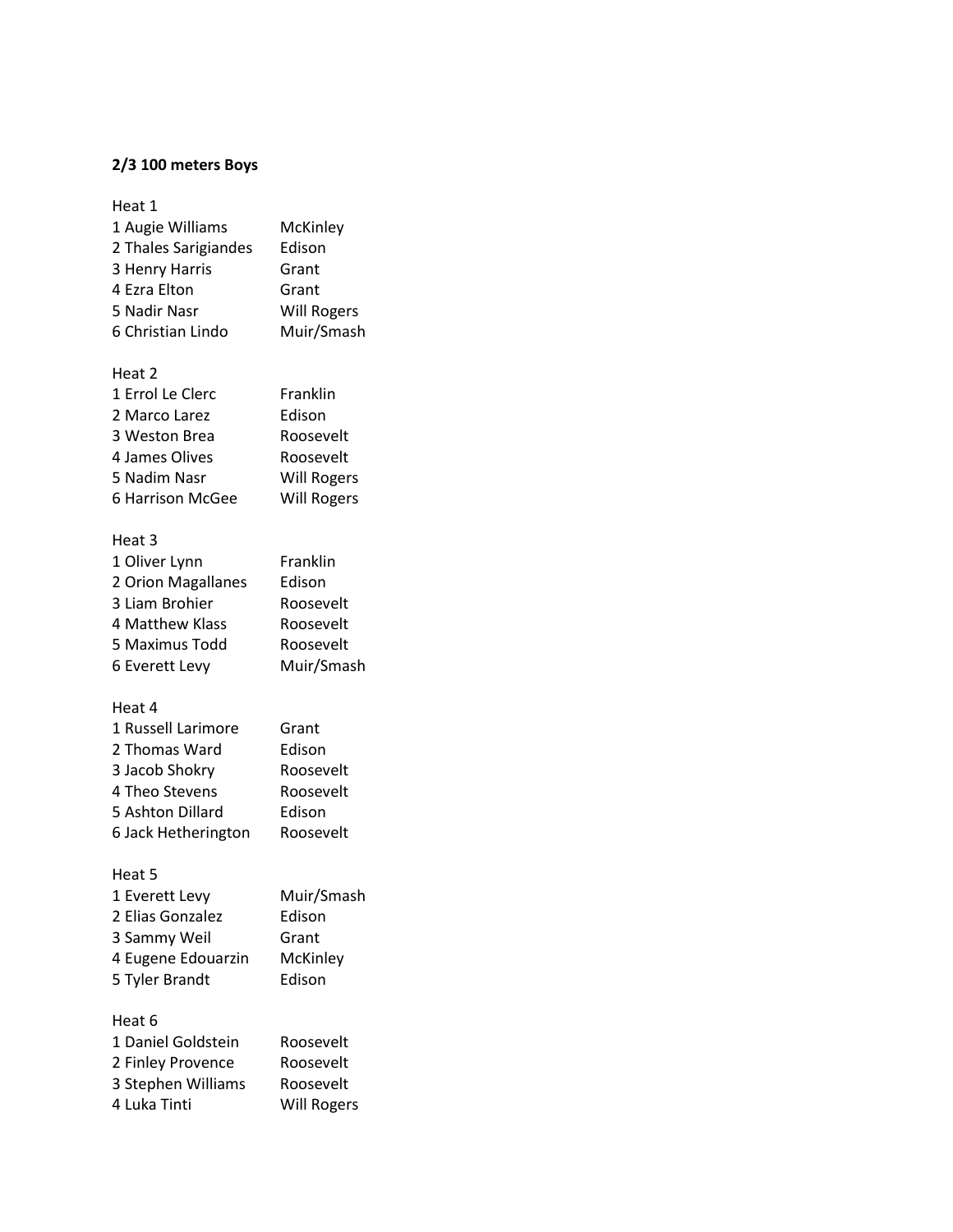### **4 th / 5th Grade Girls 100 meters**

| Heat 1            |                    |
|-------------------|--------------------|
| 1 Andria Escobar  | Muir/Smash         |
| 2 Olivia Todd     |                    |
| 3 Kahlan Roberts  | <b>Will Rogers</b> |
| 4 Norah Maldonado |                    |
| 5 Marilyn Ross    |                    |
| 6 Harper Robinson | Franklin           |
|                   |                    |

# Heat 2

| 1 Lena Schnitzer     | McKinley  |
|----------------------|-----------|
| 2 Noa Lieberman      | Roosevelt |
| 3 Mabel Craig        | Roosevelt |
| 4 Emily Kuzman       | Roosevelt |
| 5 Mariah Young       | Grant     |
| 6 Isabella Cabrillos |           |

## Heat 3

| 1 Emma Duarte     | McKinley           |
|-------------------|--------------------|
| 2 Brielle Holland | Grant              |
| 3 Emma Alvarez    | Edison             |
| 4 Ellowyn Searles | Grant              |
| 5 Charlotte Chen  | Roosevelt          |
| 6 Resi Griffin    | <b>Will Rogers</b> |
| Aurora Gatrell    |                    |
|                   |                    |

| <b>Will Rogers</b> |
|--------------------|
| <b>Will Rogers</b> |
| Roosevelt          |
|                    |
| Franklin           |
| Franklin           |
|                    |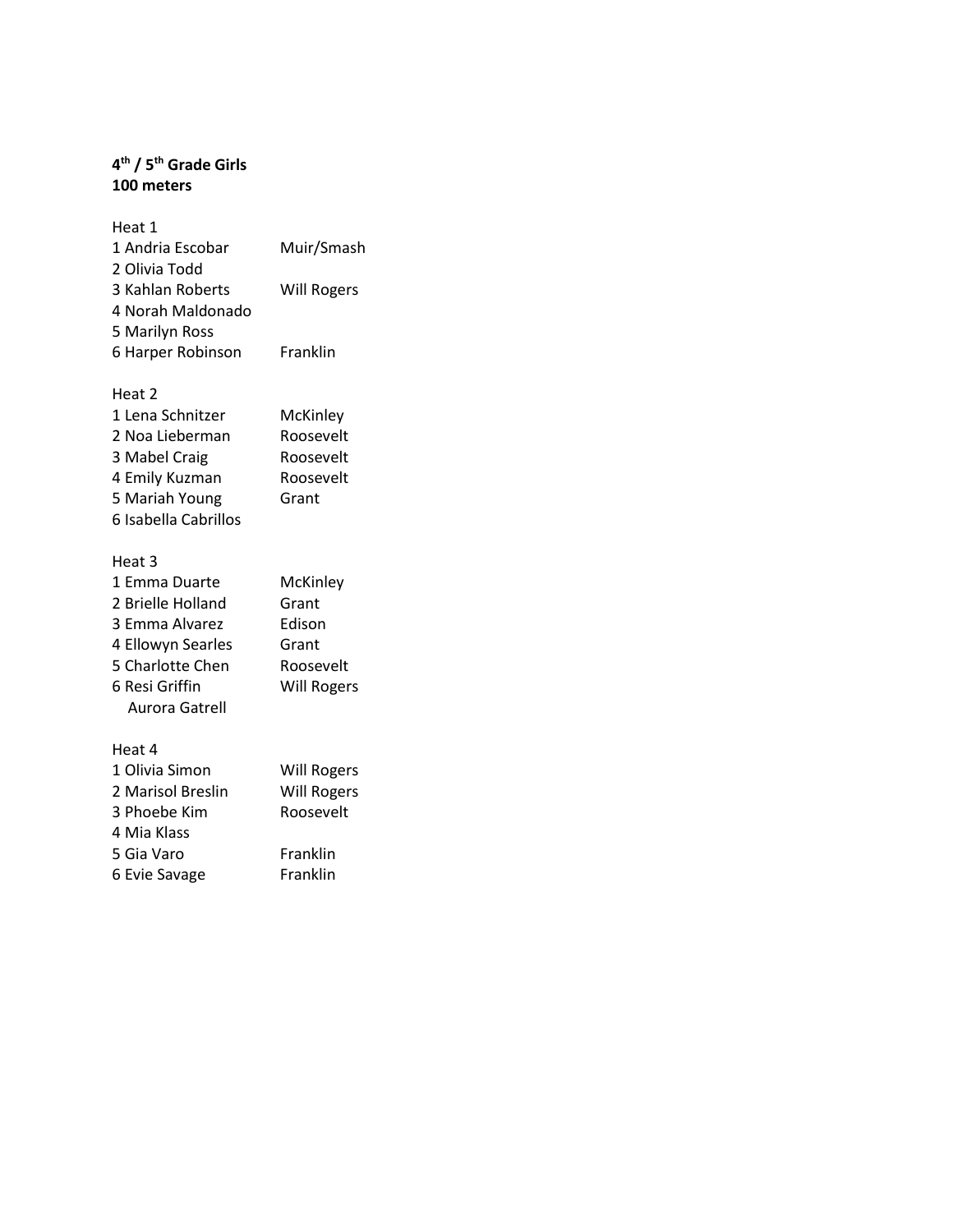| 4 <sup>th</sup> / 5 <sup>th</sup> Grade Boys |                    |
|----------------------------------------------|--------------------|
| 100 meters                                   |                    |
| Heat 1                                       |                    |
| 1 Luka Steelmen                              | Franklin           |
| 2 Seth Boyd                                  | Grant              |
| 3 Jasir Satterfield                          | <b>Will Rogers</b> |
| 4 Leo Epstein                                | Edison             |
| 5 Augie Tucker Maxcy Roosevelt               |                    |
| Heat 2                                       |                    |
| 1 Derek Knott                                | Grant              |
| 2 Archie Morningstar Franklin                |                    |
| 3 Vincent Chavarria                          | Edison             |
| 4 Koa Enstminger                             | Edison             |
| 5 Konstantinos Sarigiantes                   | Edison             |
| 6 Leon Saint                                 | Roosevelt          |
| Heat <sub>3</sub>                            |                    |
| 1 Judah Robinson                             | Franklin           |
| 2 Aidan Hil                                  | Franklin           |
| 3 calvin Carpenter                           | Edison             |
| 4 Rohan Sellers                              | Muir/Smash         |
| 5 Matthew Gaspar                             | Edison             |
| 6 Nicolas Varo                               | Franklin           |
| Heat 4                                       |                    |
| 1 Kellen McDonough                           | Franklin           |
| 2 Harper Robinson                            | Franklin           |
| 3 Judah Hong                                 | Roosevelt          |
| 4 Aven Dillard                               | Edison             |
| 5 Edmond Avedian                             | Will Rogers        |
| Heat 5                                       |                    |
| 1 Layne Risman                               | Franklin           |
| 2 Garrett Yu                                 | Grant              |
| 3 Xavier Gossett                             | Will Roger         |
| 4 Jordan Soro                                | Edison             |
| 5 Benjamin Bassett                           | Franklin           |
| Heat 6                                       |                    |
| 1 Mason Kashani                              | Franklin           |
| 2 Vincent Alvarez                            | Edison             |
| 3 Noah McLaurin                              | Grant              |
| 4 Erol Besinciogiv                           | Edison             |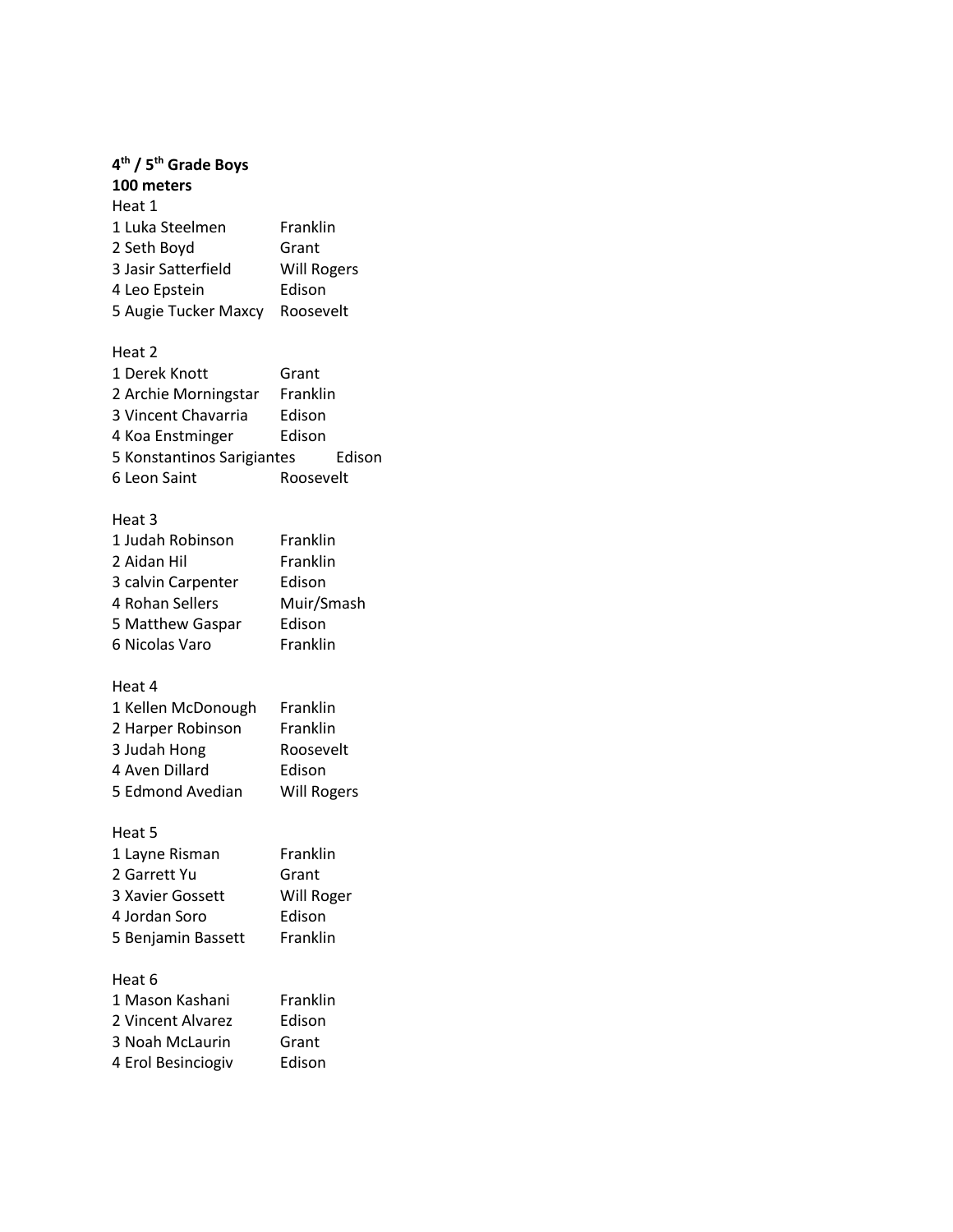### **2 nd / 3rd Grade Girls 200 meters**

| Heat 1                 |                    |
|------------------------|--------------------|
| 1 Leah Coughlan        | Roosevelt          |
| 2 Parker Brock         | Muir/Smash         |
| 3 Mary Gubbins         | Grant              |
| 4 Katherine Rakuuljiik | Grant              |
| 5 Eliza Grant          | Grant              |
| 6 Alice Roberts        | <b>Will Rogers</b> |

# Heat 2

| 1 Eloise Craig                | Roosevelt  |
|-------------------------------|------------|
| 2 Valentina Fischer           | Roosevelt  |
| 3 Delaney Sasisnki            | Roosevelt  |
| 4 Asha Acevado                | McKinley   |
| 5 Aman Feffe                  | Muir/Smash |
| 6 Penelope Robert Coroy Grant |            |
| Leila Nord                    | Grant      |

| 1 Lucy McCabe         | McKinley           |
|-----------------------|--------------------|
| 2 Ausecia White       | Roosevelt          |
| 3 Ella Edward         | Roosevelt          |
| 4 Evangeline Alvarado | <b>Will Rogers</b> |
| 5 Bri Nai Holly       | <b>Will Rogers</b> |
| 6 Hazel Carpenter     | Edison             |
| Noa Lieberman         | Roosevelt          |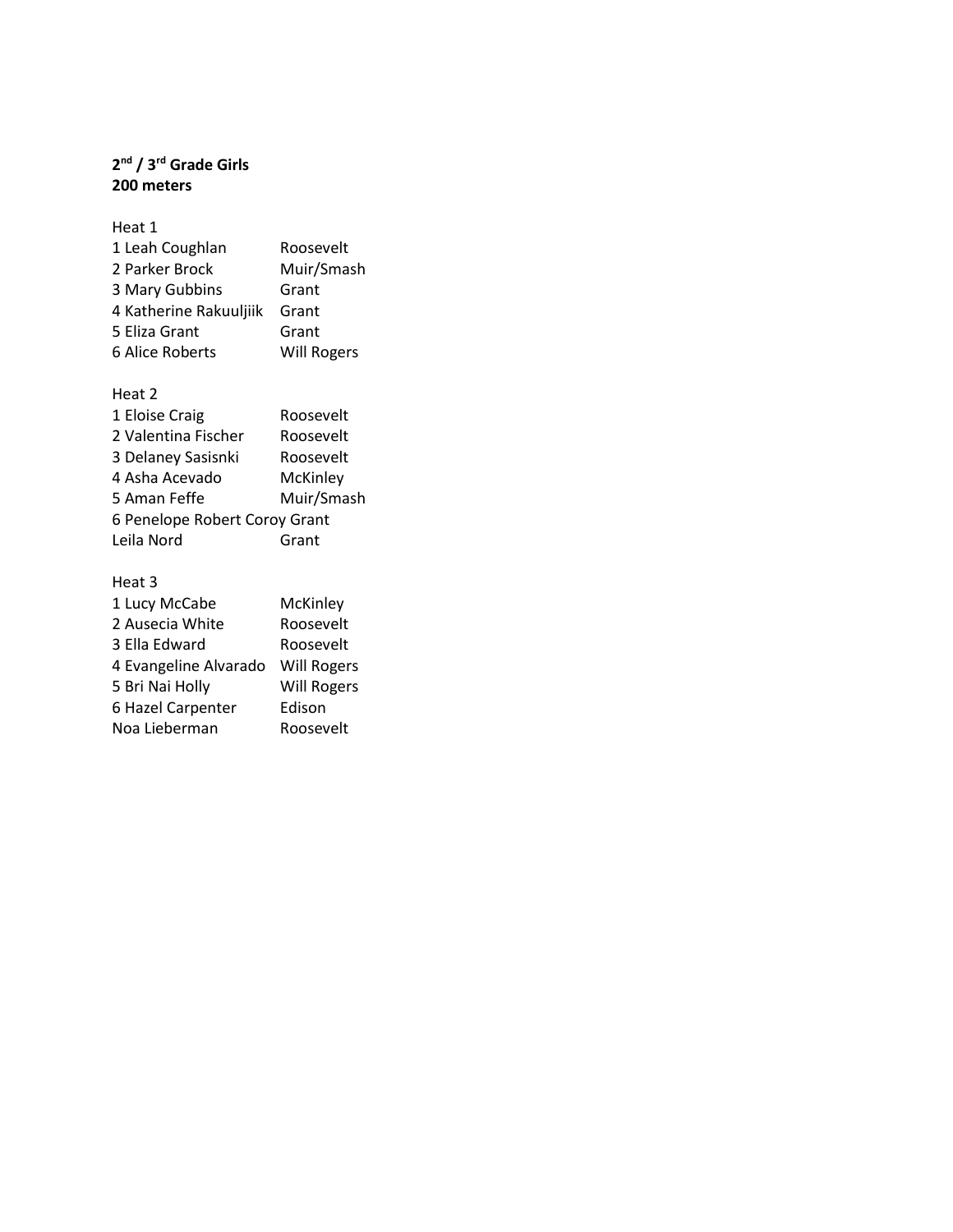### **2 nd / 3rd Grade Boys 200 meters**

| Heat 1             |                    |
|--------------------|--------------------|
| 1 Coen Hayes       | Franklin           |
| 2 Henry Harris     | Grant              |
| 3 Ashton Dillard   | Edison             |
| 4 Stephen Williams | Roosevelt          |
| 5 Nadir Nasr       | <b>Will Rogers</b> |

# Heat 2

| 1 Cedric Beebe    | McKinley   |
|-------------------|------------|
| 2 Christian Lindo | Muir/Smash |
| 3 Matthew Klass   | Roosevelt  |
| 4 Maximus Todd    | Roosevelt  |
| 5 Jacob Burgin    | McKinley   |
| 6 Ezra Elton      | Grant      |

# Heat 3

| 1 Russell Larimore               | Grant              |
|----------------------------------|--------------------|
| 2 Theo Stevens                   | Roosevelt          |
| 3 Easton Von der Leight McKinley |                    |
| 4 Tyler Brandt                   | Edison             |
| 5 Everett Levy                   | Muir/Smash         |
| 6 Mika Stele                     | <b>Will Rogers</b> |

# Heat 4

| 1 Eugen Edouarzin  | McKinley  |
|--------------------|-----------|
| 2 Sammy Weil       | Grant     |
| 3 Elias Gonzalez   | Edison    |
| 4 Weston Brea      | Roosevelt |
| 5 Daniel Goldstein | Roosevelt |
| 6 Thomas Ward      | Edison    |
|                    |           |

## Heat 5

| 1 Marco Larez        | Edison             |
|----------------------|--------------------|
| 2 Jack Heltherington | Roosevelt          |
| 3 James Olives       | Roosevelt          |
| 4 Luka Tinti         | <b>Will Rogers</b> |
| 5 Jacob Shokry       | Roosevelt          |
|                      |                    |

| 1 Orion Magallanes   | Edison             |
|----------------------|--------------------|
| 2 Thales sarigiandes | Edison             |
| 3 Finley Provence    | Roosevelt          |
| 4 Harrison McGee     | <b>Will Rogers</b> |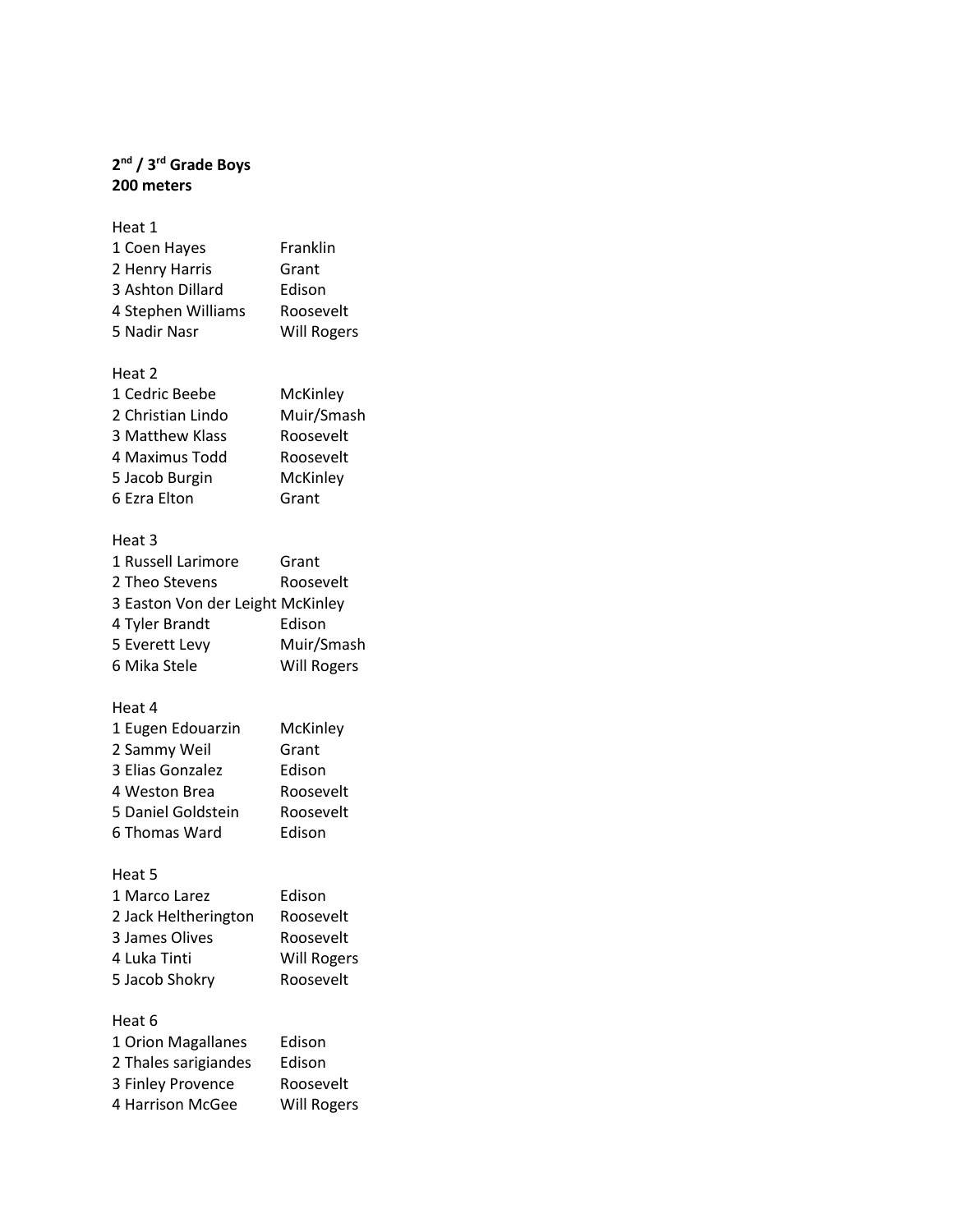5 Everett Levy Muir/Smash 6

### **4 th / 5th Grade Girls 200 meters**

# Heat 1

| 1 Emma Duarte     | McKinley           |
|-------------------|--------------------|
| 2 Andria Escobar  | Muir/Smash         |
| 3 Sophia safari   | Roosevelt          |
| 4 Norah Maldonado | Grant              |
| 5 Mia Klass       | Roosevelt          |
| 6 Jasmine Garcia  | <b>Will Rogers</b> |

# Heat 2

| 1 Mabel Craig        | Roosevelt          |
|----------------------|--------------------|
| 2 Resi Grifith       | <b>Will Rogers</b> |
| 3 Alexandria Garcia  | <b>Will Rogers</b> |
| 4 Isabella cabrillos | Roosevelt          |
| 5 Maya Burgin        | McKinley           |
| 6 Shayla Aggarwal    | McKinley           |
|                      |                    |

# Heat 3

| 1 Lara Masood           | Roosevelt          |
|-------------------------|--------------------|
| 2 Isabel Simon          | <b>Will Rogers</b> |
| 3 Ellowyn Searles       | Grant              |
| 4 Phoebe Kim            | Roosevelt          |
| 5 Shannee Fineberg      | Grant              |
| 6 Poppy Pujol           | Roosevelt          |
| <b>Evie Evie Savage</b> | Franklin           |

### Heat 4

| 1 Harper Robinson | Franklin  |
|-------------------|-----------|
| 2 Emily Kuzman    | Roosevelt |
| 3 Marisol Breslin | W. Rogers |
| 4 Olivia Todd     | Roosevelt |
| 5 Mariah Young    | Grant     |
| 6 Emma Alvarez    | Edison    |
| Gia Varo          | Franklin  |

| 1 Brielle        | Grant     |
|------------------|-----------|
| 2 Charlotte Chen | Roosevelt |
| 3 sabrina Brown  | Roosevelt |
| 4 Kahlan Roberts | W Rogers  |
| 5 Olivia Simon   | W. Rogers |
| 6 Dahlia Sharif  | Roosevelt |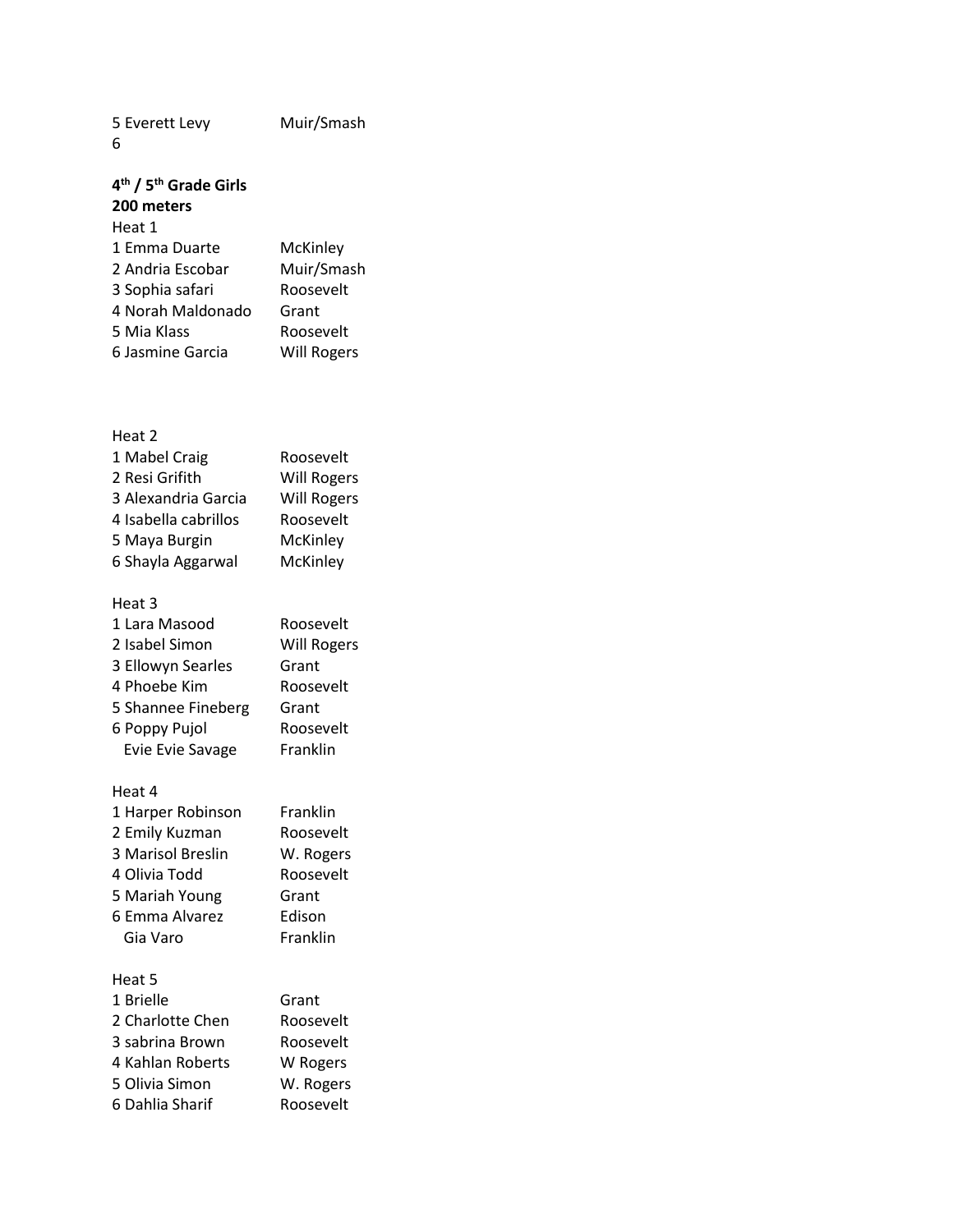Aurora Gatrell Edison

### **4 th / 5th grade Boys 200 meters**

| Heat 1                     |           |        |
|----------------------------|-----------|--------|
| 1 Alex Barra               | Franklin  |        |
| 2 Seth Boyd                | Edison    |        |
| 3 Leo Epstein              | Edison    |        |
| 4 Konstantinos Sarigiantes |           | Edison |
| 5 Jackson Row              | Grant     |        |
| 6 Augie Tucker Maxcy       | Roosevelt |        |

#### Heat 2

| 1 Raphael Aerni    | Franklin     |
|--------------------|--------------|
| 2 Calvin Carpenter | Edison       |
| 3 Aven Dillard     | Edison       |
| 4 Nolan Pitts      | Roosevelt    |
| 5 Rohan Sellers    | Muir / Smash |
| 6 Edmond Avedian   | W. Rogers    |

# Heat 3 1 Mason Kashani Franklin 2 Seth Boyd Grant 3 Leo Epstein Edison 4 Jackson Row Grant 5 Kellen McDonough Franklin 6 Vincent Alvarez Edison Jordan Soro Edison Heat 4 1 Erol Besinciogiv Edison

| I Erol Besinciogiv  | Edison    |
|---------------------|-----------|
| 2 Judah Hong        | Roosevelt |
| 3 Koa Estminger     | Edison    |
| 4 Vincent Yu        |           |
| 5 Matthew Gaspar    | Edison    |
| 6 Vincent Chavvaria | Edison    |
| Nicolas Varo        | Franklin  |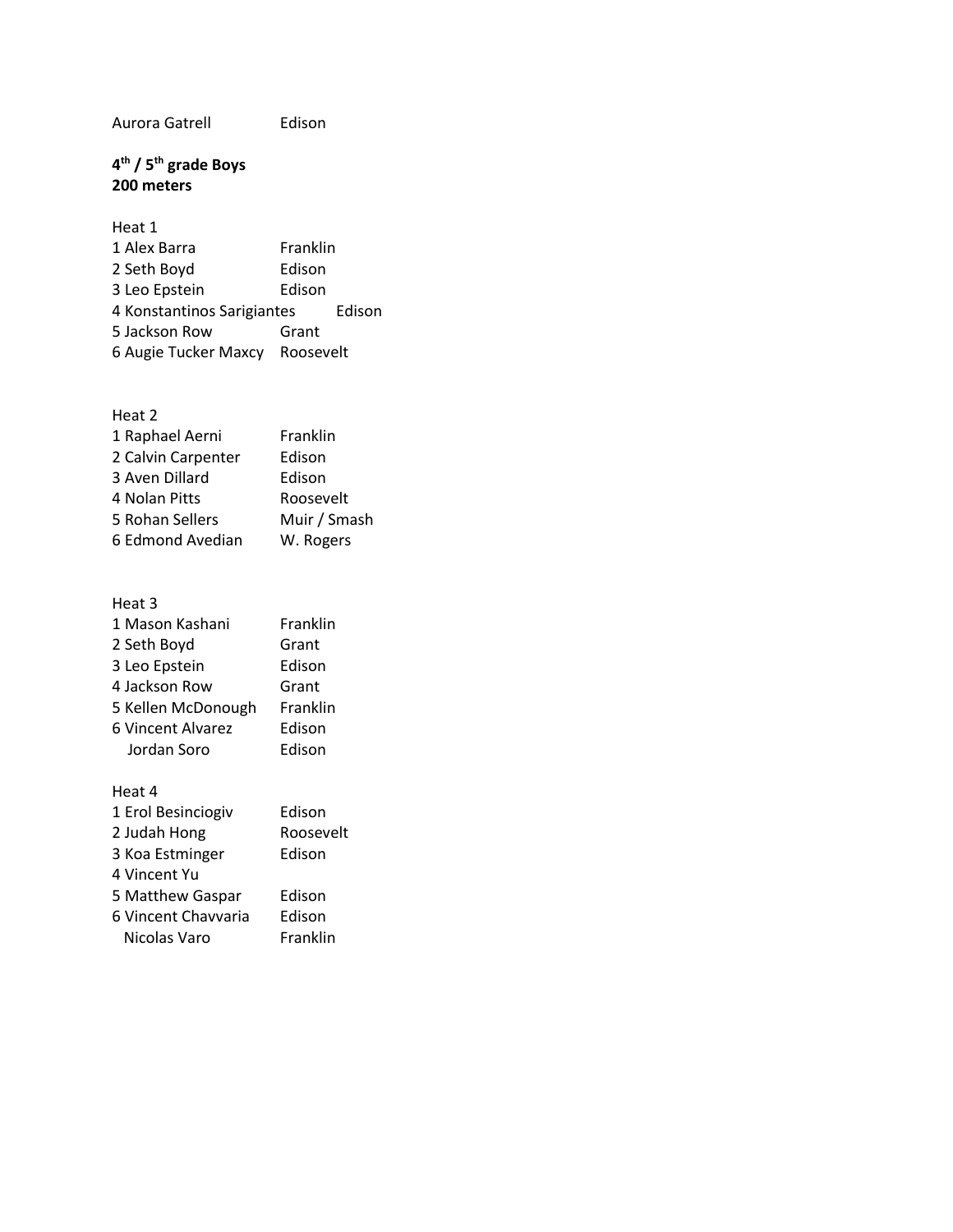| 2 <sup>nd</sup> / 3 <sup>rd</sup> Grade Girls |            |
|-----------------------------------------------|------------|
| 400 meters                                    |            |
| Heat 1                                        |            |
| 1 Eloise Craig                                | Roosevelt  |
| 2 Elisa                                       | Grant      |
| 3 Alice Roberts                               | Grant      |
| 4 Evangeline Alvarado                         | W Rogers   |
| 5 Lucy McCabe                                 | McKinley   |
| 6 Ausecia White                               | Roosevelt  |
| 7 Georgie Dixon Harvey W. Rogers              |            |
| 8 Hazel Carpenter                             | Edison     |
| 2 <sup>nd</sup> / 3 <sup>rd</sup> grade Boys  |            |
| 400 meters                                    |            |
| Heat 1                                        |            |
| 1 Coen Haynes                                 | Franklin   |
| 2 Henry Harris                                | Grant      |
| 3 Ashton Dillard                              | Edison     |
| 4 Harrison McGee                              | W. Rogers  |
| 5 Mike Stele                                  | W. Rogers  |
| 6 Harrison Bond                               | W. Rogers  |
| Heat 2                                        |            |
| 1 Thomas Ward                                 | Edison     |
| 2 Matthew Klass                               | Roosevelt  |
| 3 Theo Stevens                                | Roosevelt  |
| 4 Ross Sullivan                               | W. Rogers  |
| <b>5 Weston Plameeck</b>                      | Muir/Smash |
| 6 Marco Larez                                 | Edison     |
|                                               |            |
| Heat 3<br>1 Stephen Williams                  | Roosevelt  |
| 2 Griffin Ruvolo                              | Grant      |
| 3 Errol Le Clerc                              | Franklin   |
| 4 Sebastian Amijo                             | Grant      |
| 5 Tyler Brandt                                | Edison     |
| 6 Thales Sarigiandes                          | Edison     |
|                                               |            |
| Heat 4                                        |            |
| 1 Elias Gonzalez                              | Edison     |
| 2 Orion Magallanes                            | Edison     |
| 3 Sammy Weil                                  | Grant      |
| 4 James Olives                                | Roosevelt  |
| 5 Frank Drodz                                 | Roosevelt  |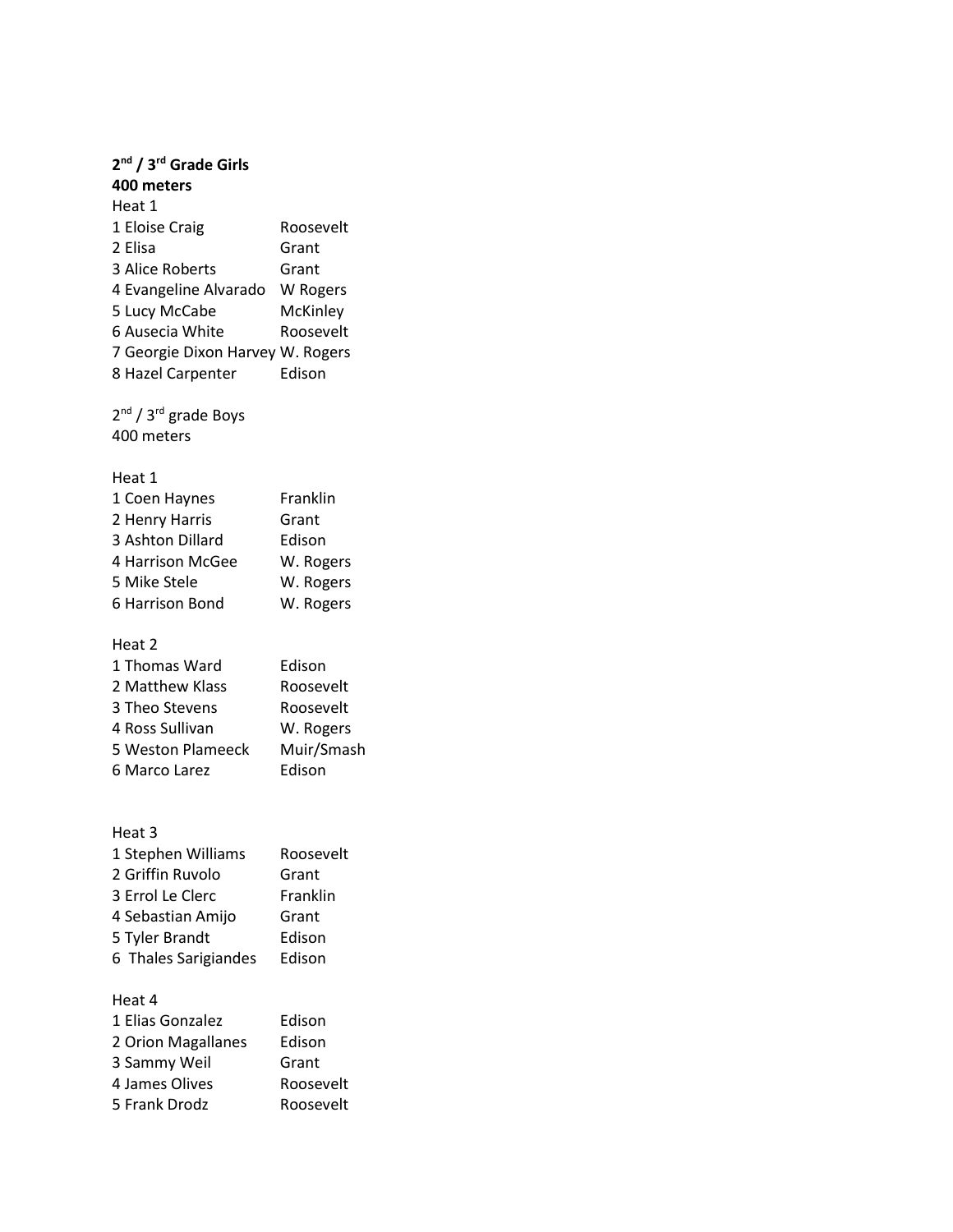6 Aleajandro Fischer Finley Provence Roosevelt

#### **4 th / 5th grade Girls 400 meters** Heat 1

| 1 Shayla Aggarwal    | McKinley  |
|----------------------|-----------|
| 2 Poppy Pujol        | Roosevelt |
| 3 Isabella Cabrillos | Roosevelt |
| 4 Isabel Simon       | W. Rogers |
| 5 Aubrey Houtz       | Grant     |
| 6 Marisol Griffith   | W. Rogers |
|                      |           |

# Heat 2

| 1 Mia Klass        | Roosevelt |
|--------------------|-----------|
| 2 Brikena Bacaj    | Grant     |
| 3 Ellie McLaughlin | Roosevelt |
| 4 Kahlan Roberts   | W. Rogers |
| 5 Emma Alvarez     | Edison    |
| 6 Neil Myles       | Roosevelt |

## Heat 3

| 1 Dahlia Sharifi   | Roosevelt |
|--------------------|-----------|
| 2 Andia Bacaj      | Grant     |
| 3 Marisol Griffith |           |
| 4 Lara Masood      | Roosevelt |
| 5 Olivia Todd      | Roosevelt |
| 6 Resi Griffith    | W. Rogers |

| 1 Sabrina Brown  | Roosevelt |
|------------------|-----------|
| 2 Sopohia safari | Roosevelt |
| 3 Isabel Simon   | W. Rogers |
| 4 Olivia Simon   | W. Rogers |
| 5 Aurora Gatrell | Edison    |
| 6 Gia Varo       | Franklin  |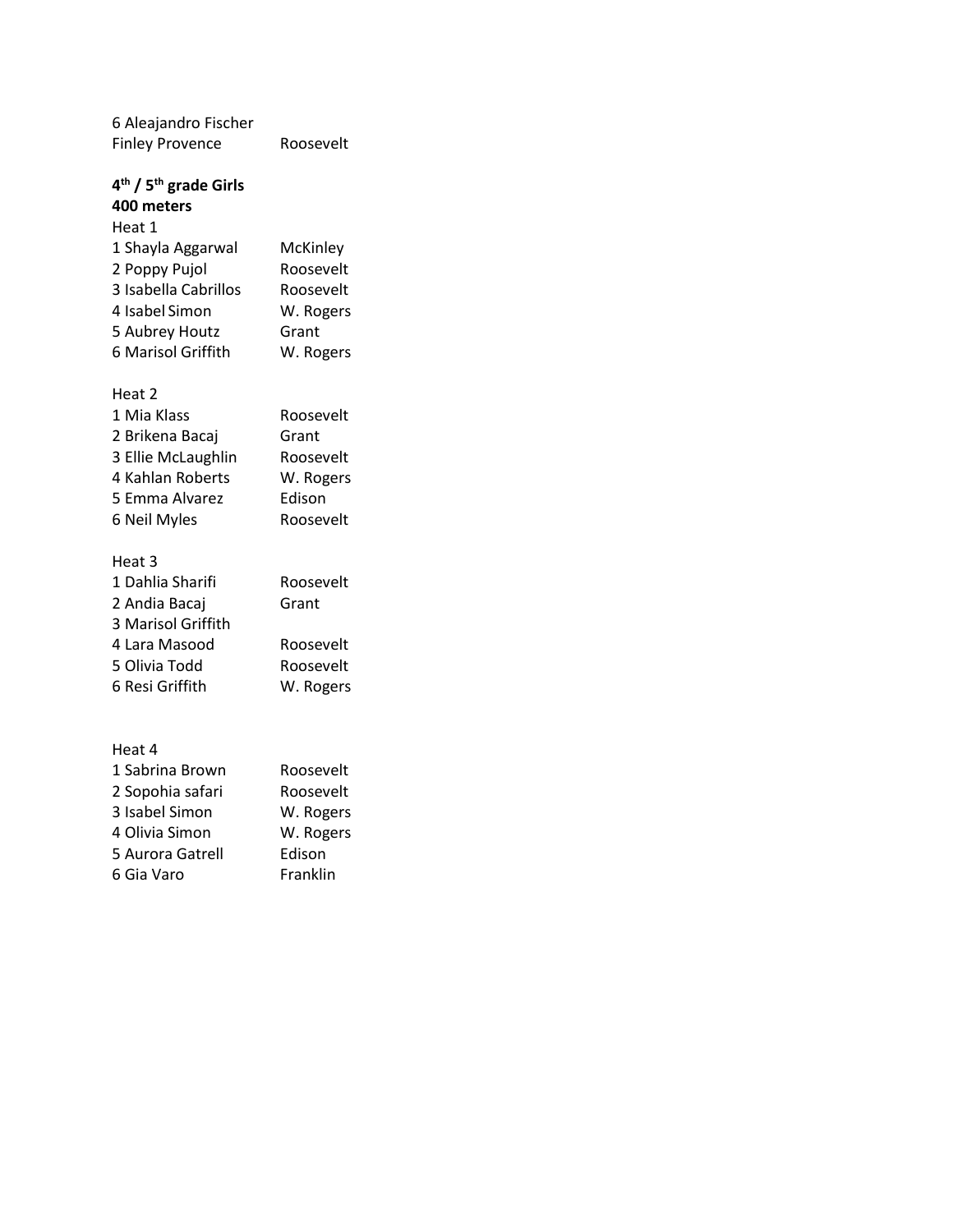### **4 th / 5th Grade Boys 400 meters**

Heat 1

| 1 Hunter Von der Leight McKinley |           |
|----------------------------------|-----------|
| 2 Jasir Satterfield              | W. Rogers |
| 3 Kourosh Tavakkoli              | Roosevelt |
| 4 Leo Epstein                    | Edison    |
| 5 Edmond Avedian                 | W. Rogers |
| 6 Aidan Hill                     | Franklin  |

# Heat 2

| 1 Calvin carpenter | Edison   |
|--------------------|----------|
| 2 Koa Enstiminger  | Edison   |
| 3 Gregory Monsour  | Grant    |
| 4 Judah Robinson   | Franklin |
| 5 Vance            | Grant    |
| 6 Aven Dillard     | Edison   |

## Heat 3

| 1 Rohan Sellers     | W. Rogers |
|---------------------|-----------|
| 2 Andrew Beatty     | Grant     |
| 3 Frank Drodz       | Roosevelt |
| 4 Alejandro Fischer | Roosevelt |
| 5 Vincent Alvarez   | Edison    |
| 6 Alex Barra        |           |

| 1 Erol Besinciogiv  | Edison     |
|---------------------|------------|
| 2 Vincent Chavarria | Edison     |
| 3 Rohan Sellers     | Muir/Smash |
| 4 David Og          |            |
| 5 Jordan Soro       | Edison     |
| 6 Nolan Pitts       | Roosevelt  |
| Nicolas Varo        | Franklin   |